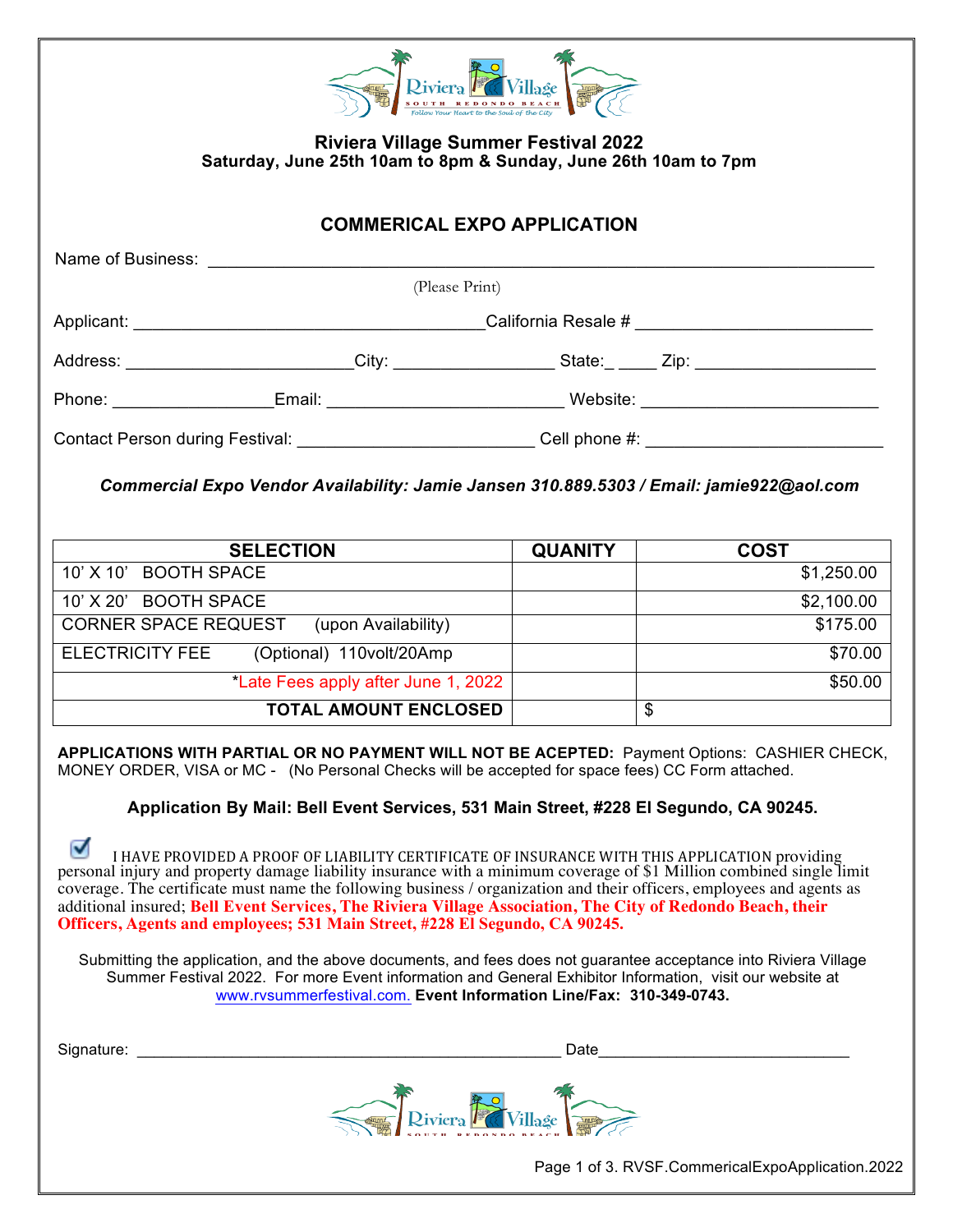## **Riviera Village Summer Festival 2022 TERMS AND CONDITIONS**

All Merchandise, display equipment, product, supplies, boxes, containers, must be removed from roadway on Saturday & Sunday or be subject to confiscation. The Promoter assumes no responsibility for confiscated items.

All Merchandise items must be kept within your designated booth space during show shows.

Merchandise may not project into walkways or onto sidewalks. Blocking is subjected to a citation for safety violation.

All sales, leafleting, sampling, conducting demonstrations, distributing written materials and any other commercial, promotional and charitable solicitation activities must be conducted at participant's preassigned booth space only. If Promoter determines participants to be engaging in these activities at locations other than the pre-assigned space is grounds for removal.

No stolen merchandise, pets, designer knock-offs, amplified music, microphones, firearms, ammunition, alcoholic beverages or drugs are allowed on the booth sites

No dogs or pets of any kind are allowed in any booth, other than Seeing Eye dogs or Adoption booths.

Exhibitors and/or merchants are strictly prohibited from allowing any other vendors to sell goods from their assigned spaces.

Exhibitors are not permitted to sell works other than what was juried, approved and accepted into the show based upon application.

All Standby vendors (day of event) must submit an application with all requirements in person, plus a \$50 late fee by cash or credit card. Available Space permitted, and at discretion of Bell Event Services.

No refunds processed without written request two weeks prior to **Bell Event Services, 531 Main Street, #228 El Segundo, CA 90245.**

No refunds in case of inclement weather, acts of nature, acts of war, terrorism, or restrictions by governmental agencies or other conditions beyond the control of Promoter.

Bell Event Services reserves the right to remove any exhibitor any time before or during the show in cases of improper conduct, improper content for family viewing, encumbering or tampering another display, hindering other vendors from properly exhibiting, or any other grievances.

Your signature verifies that you have read & understand the above Terms & Conditions for Riviera Village Summer Festival 2022. I understand that I may be removed from the show without recourse for Non-Compliance to the Event Rules & Regulations.

| Signature: | Date: |  |
|------------|-------|--|
|            |       |  |

Page 2 of 3. RVSF.CommercialExpoApplication.2022